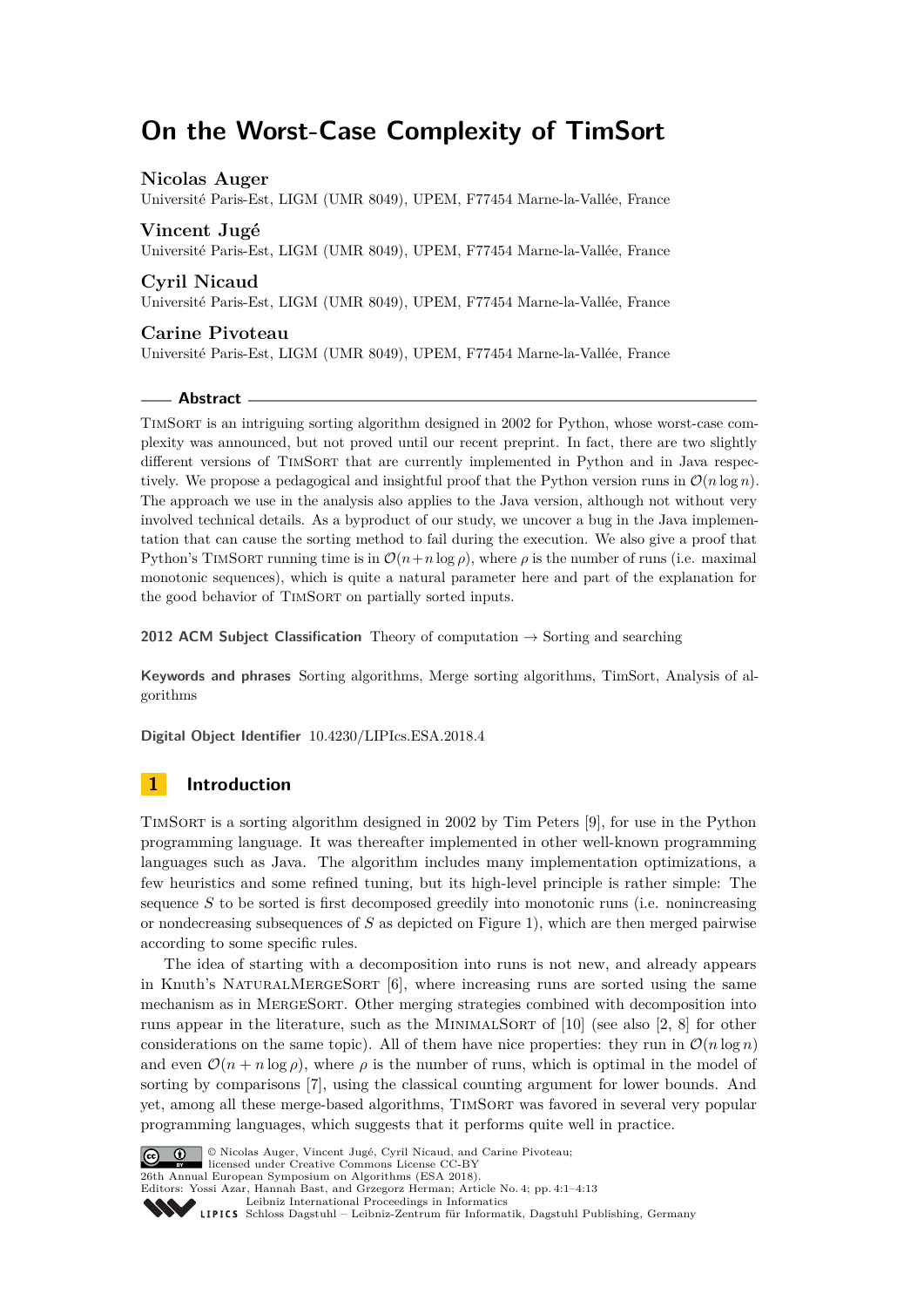## **4:2 On the Worst-Case Complexity of TimSort**

<span id="page-1-0"></span>
$$
S = \left(\underbrace{12, 10, 7, 5}_{\text{first run}}, \underbrace{7, 10, 14, 25, 36}_{\text{second run}}, \underbrace{3, 5, 11, 14, 15, 21, 22}_{\text{third run}}, \underbrace{20, 15, 10, 8, 5, 1}_{\text{fourth run}}\right)
$$

**Figure 1** A sequence and its *run decomposition* computed by TIMSORT: for each run, the first two elements determine if it is increasing or decreasing, then it continues with the maximum number of consecutive elements that preserves the monotonicity.

TIMSORT running time was implicitly assumed to be  $\mathcal{O}(n \log n)$ , but our unpublished preprint [\[1\]](#page-12-7) contains, to our knowledge, the first proof of it. This was more than ten years after TimSort started being used instead of QuickSort in several major programming languages. The growing popularity of this algorithm invites for a careful theoretical investigation. In the present paper, we make a thorough analysis which provides a better understanding of the inherent qualities of the merging strategy of TIMSORT. Indeed, it reveals that, even without its refined heuristics,<sup>[1](#page-1-1)</sup> this is an effective sorting algorithm, computing and merging runs on the fly, using only local properties to make its decisions.

As the analysis we made in [\[1\]](#page-12-7) was a bit involved and clumsy, we first propose in Section [3](#page-3-0) a new pedagogical and self-contained exposition that TIMSORT runs in  $\mathcal{O}(n \log n)$  time, which we want both clear and insightful. Using the same approach, we also establish in Section [4](#page-6-0) that it runs in  $\mathcal{O}(n + n \log \rho)$ , a question left open in our preprint and also in a recent work<sup>[2](#page-1-2)</sup> on TIMSORT [\[4\]](#page-12-8). Of course, the first result follows from the second, but since we believe that each one is interesting on its own, we devote one section to each of them. Besides, the second result provides with an explanation to why TIMSORT is a very good sorting algorithm, worth considering in most situations where in-place sorting is not needed.

To introduce our last contribution, we need to look into the evolution of the algorithm: there are actually not one, but two main versions of TIMSORT. The first version of the algorithm contained a flaw, which was spotted in [\[5\]](#page-12-9): while the input was correctly sorted, the algorithm did not behave as announced (because of a broken invariant). This was discovered by De Gouw and his co-authors while trying to prove formally the correctness of TimSort. They proposed a simple way to patch the algorithm, which was quickly adopted in Python, leading to what we consider to be the real TIMSORT. This is the one we analyze in Sections [3](#page-3-0) and [4.](#page-6-0) On the contrary, Java developers chose to stick with the first version of TimSort, and adjusted some tuning values (which depend on the broken invariant; this is explained in Sections [2](#page-1-3) and [5\)](#page-8-0) to prevent the bug exposed by [\[5\]](#page-12-9). Motivated by its use in Java, we explain in Section [5](#page-8-0) how, at the expense of very complicated technical details, the elegant proofs of the Python version can be twisted to prove the same results for this older version. While working on this analysis, we discovered yet another error in the correction made in Java. Thus, we compute yet another patch, even if we strongly agree that the algorithm proposed and formally proved in [\[5\]](#page-12-9) (the one currently implemented in Python) is a better option.

## <span id="page-1-3"></span>**2 TimSort core algorithm**

The idea of TIMSORT is to design a merge sort that can exploit the possible "non randomness" of the data, without having to detect it beforehand and without damaging the performances on random-looking data. This follows the ideas of adaptive sorting (see [\[7\]](#page-12-5) for a survey on taking presortedness into account when designing and analyzing sorting algorithms).

<span id="page-1-1"></span> $1$  These heuristics are useful in practice, but do not change the worst-case complexity of the algorithm.

<span id="page-1-2"></span><sup>&</sup>lt;sup>2</sup> In [\[4\]](#page-12-8), the authors refined the analysis of [\[1\]](#page-12-7) to obtain very precise bounds for the complexity of TMSORT and of similar algorithms.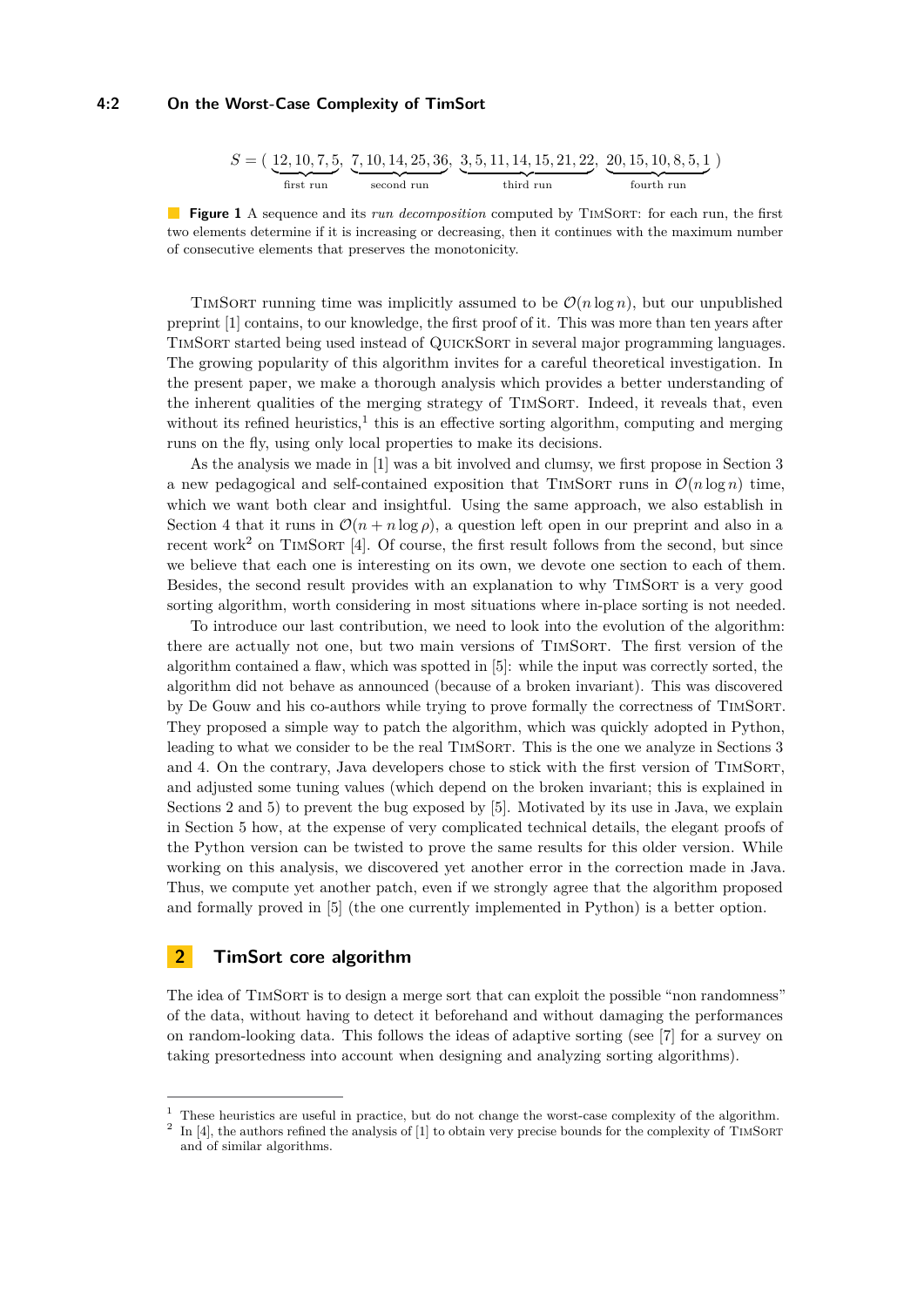## **N. Auger, V. Jugé, C. Nicaud, and C. Pivoteau 4:3**

| Algorithm 1: TIMSORT.                                                                                                                                              | (Python 3.6.5)                             |  |  |
|--------------------------------------------------------------------------------------------------------------------------------------------------------------------|--------------------------------------------|--|--|
| <b>Input:</b> A sequence S to sort<br><b>Result:</b> The sequence S is sorted into a single run, which remains on the stack.                                       |                                            |  |  |
| <b>Note:</b> The function merge force collapse repeatedly pops the last two runs on the<br>stack $R$ , merges them and pushes the resulting run back on the stack. |                                            |  |  |
| <b>1 runs</b> $\leftarrow$ a run decomposition of S                                                                                                                |                                            |  |  |
| $2 \mathcal{R} \leftarrow$ an empty stack                                                                                                                          |                                            |  |  |
| 3 while runs $\neq \emptyset$ do                                                                                                                                   | // main loop of TIMSORT                    |  |  |
| remove a run r from runs and push r onto $\mathcal R$<br>$\overline{4}$                                                                                            |                                            |  |  |
| $merge\_collapse(R)$<br>5                                                                                                                                          |                                            |  |  |
| 6 if height( $\mathcal{R}$ ) $\neq$ 1 then<br>$merge\_force\_collapse(R)$                                                                                          | // the height of $R$ is its number of runs |  |  |

<span id="page-2-0"></span>

| (Python 3.6.5)<br>Algorithm 2: The merge collapse procedure.                                                                                                                                                                                                                                                                                     |  |  |  |  |
|--------------------------------------------------------------------------------------------------------------------------------------------------------------------------------------------------------------------------------------------------------------------------------------------------------------------------------------------------|--|--|--|--|
| <b>Input:</b> A stack of runs $\mathcal{R}$                                                                                                                                                                                                                                                                                                      |  |  |  |  |
| <b>Result:</b> The invariant of Equations (1) and (2) is established.                                                                                                                                                                                                                                                                            |  |  |  |  |
| <b>Note:</b> The runs on the stack are denoted by $\mathcal{R}[1] \dots \mathcal{R}$ height $(\mathcal{R})$ , from top to bottom.<br>The length of run $\mathcal{R}[i]$ is denoted by $r_i$ . The blue highlight indicates that the<br>condition was not present in the original version of TIMSORT (this will be discussed<br>in section $5$ ). |  |  |  |  |
| 1 while height( $\mathcal{R}$ ) > 1 do                                                                                                                                                                                                                                                                                                           |  |  |  |  |
| $n \leftarrow \text{height}(\mathcal{R}) - 2$<br>$\mathbf{2}$                                                                                                                                                                                                                                                                                    |  |  |  |  |
| if $(n > 0$ and $r_3 \leqslant r_2 + r_1$ ) or $(n > 1$ and $r_4 \leqslant r_3 + r_2)$ then<br>3                                                                                                                                                                                                                                                 |  |  |  |  |
| if $r_3 < r_1$ then<br>$\overline{a}$                                                                                                                                                                                                                                                                                                            |  |  |  |  |
| merge runs $\mathcal{R}[2]$ and $\mathcal{R}[3]$ on the stack<br>5                                                                                                                                                                                                                                                                               |  |  |  |  |
| else merge runs $\mathcal{R}[1]$ and $\mathcal{R}[2]$ on the stack<br>6                                                                                                                                                                                                                                                                          |  |  |  |  |
| else if $r_2 \leqslant r_1$ then<br>$\overline{\mathbf{r}}$                                                                                                                                                                                                                                                                                      |  |  |  |  |
| merge runs $\mathcal{R}[1]$ and $\mathcal{R}[2]$ on the stack<br>8                                                                                                                                                                                                                                                                               |  |  |  |  |
| else break<br>9                                                                                                                                                                                                                                                                                                                                  |  |  |  |  |
|                                                                                                                                                                                                                                                                                                                                                  |  |  |  |  |

<span id="page-2-1"></span>The first feature of TIMSORT is to work on the natural decomposition of the input sequence into maximal runs. In order to get larger subsequences, TIMSORT allows both nondecreasing and decreasing runs, unlike most merge sort algorithms.

Then, the merging strategy of TIMSORT (Algorithm [1\)](#page-2-0) is quite simple yet very efficient. The runs are considered in the order given by the run decomposition and successively pushed onto a stack. If some conditions on the lengths of the topmost runs of the stack are not satisfied after a new run has been pushed, this can trigger a series of merges between pairs of runs at the top or right under. And at the end, when all the runs in the initial decomposition have been pushed, the last operation is to merge the remaining runs two by two, starting at the top of the stack, to get a sorted sequence. The conditions on the stack and the merging rules are implemented in the subroutine called merge\_collapse detailed in Algorithm [2.](#page-2-1) This is what we consider to be TIMSORT core mechanism and this is the main focus of our analysis.

Another strength of TIMSORT is the use of many effective heuristics to save time, such as ensuring that the initial runs are not to small thanks to an insertion sort or using a special technique called "galloping" to optimize the merges. However, this does not interfere with our analysis and we will not discuss this matter any further.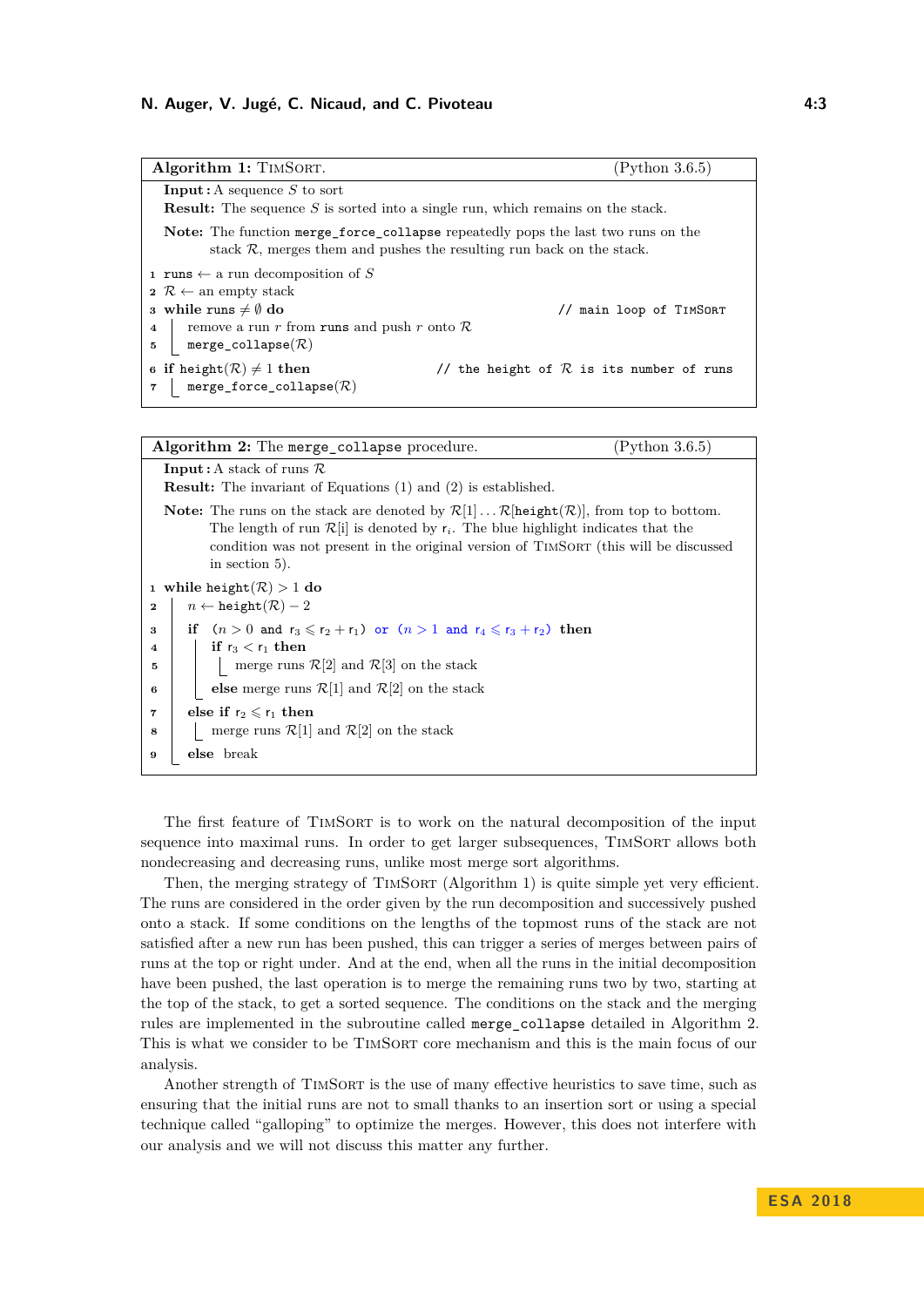<span id="page-3-2"></span>

**Figure 2** The successive states of the stack R (the values are the lengths of the runs) during an execution of the main loop of TIMSORT (Algorithm [1\)](#page-2-0), with the lengths of the runs in runs being (24*,* 18*,* 50*,* 28*,* 20*,* 6*,* 4*,* 8*,* 1). The label #1 indicates that a run has just been pushed onto the stack. The other labels refer to the different merges cases of merge\_collapse as translated in Algorithm [3.](#page-4-0)

Let us have a closer look at Algorithm [2](#page-2-1) which is a pseudo-code transcription of the merge collapse procedure found in the latest version of Python  $(3.6.5)$ . To illustrate its mechanism, an example of execution of the main loop of TIMSORT (lines 3-5 of Algorithm [1\)](#page-2-0) is given in Figure [2.](#page-3-2) As stated in its note [\[9\]](#page-12-0), Tim Peter's idea was that:

"The thrust of these rules when they trigger merging is to balance the run lengths as closely as possible, while keeping a low bound on the number of runs we have to remember."

To achieve this, the merging conditions of merge\_collapse are designed to ensure that the following invariant<sup>[3](#page-3-3)</sup> is true at the end of the procedure:

<span id="page-3-1"></span>
$$
r_{i+2} > r_{i+1} + r_i, \tag{1}
$$

$$
r_{i+1} > r_i. \tag{2}
$$

This means that the runs lengths r*<sup>i</sup>* on the stack grow at least as fast as the Fibonacci numbers and, therefore, that the height of the stack stays logarithmic (see Lemma [6,](#page-6-1) section [3\)](#page-3-0).

Note that the bound on the height of the stack is not enough to justify the  $\mathcal{O}(n \log n)$ running time of TimSort. Indeed, without the smart strategy used to merge the runs "on the fly", it is easy to build an example using a stack containing at most two runs and that gives a  $\Theta(n^2)$  complexity: just assume that all runs have length two, push them one by one onto a stack and perform a merge each time there are two runs in the stack.

We are now ready to proceed with the analysis of TIMSORT complexity. As mentioned earlier, Algorithm [2](#page-2-1) does not correspond to the first implementation of TIMSORT in Python, nor to the current one in Java, but to the latest Python version. The original version will be discussed in details later, in Section [5.](#page-8-0)

## <span id="page-3-0"></span>**3 TimSort runs in**  $\mathcal{O}(n \log n)$

At the first release of TIMSORT [\[9\]](#page-12-0), a time complexity of  $\mathcal{O}(n \log n)$  was announced with no element of proof given. It seemed to remain unproved until our recent preprint [\[1\]](#page-12-7), where we provide a confirmation of this fact, using a proof which is not difficult but a bit tedious. This result was refined later in [\[4\]](#page-12-8), where the authors provide lower and upper bounds, including explicit multiplicative constants, for different merge sort algorithms.

<span id="page-3-3"></span><sup>3</sup> Actually, in [\[9\]](#page-12-0), the invariant is only stated for the 3 topmost runs of the stack.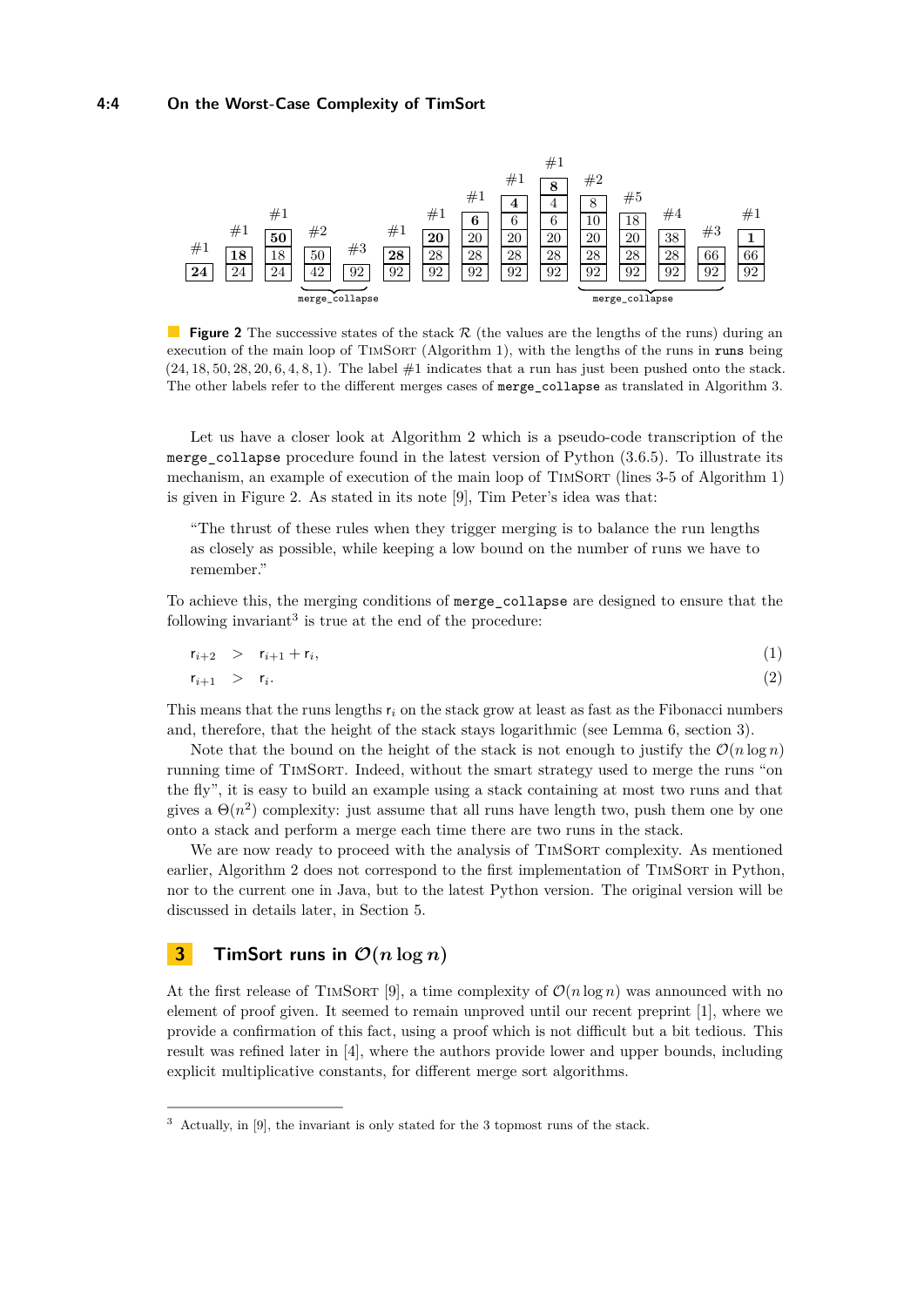#### **N. Auger, V. Jugé, C. Nicaud, and C. Pivoteau 4:5**

<span id="page-4-3"></span>

| <b>Algorithm 3:</b> TimSort: translation of Algorithm 1 and Algorithm 2.                                                  |  |  |  |  |
|---------------------------------------------------------------------------------------------------------------------------|--|--|--|--|
| <b>Input:</b> A sequence to $S$ to sort                                                                                   |  |  |  |  |
| <b>Result:</b> The sequence $S$ is sorted into a single run, which remains on the stack.                                  |  |  |  |  |
| <b>Note:</b> At any time, we denote the height of the stack $\mathcal{R}$ by h and its i <sup>th</sup> top-most run (for  |  |  |  |  |
| $1 \leq i \leq h$ by $R_i$ . The length of this run is denoted by $r_i$ .                                                 |  |  |  |  |
| 1 runs $\leftarrow$ the run decomposition of S                                                                            |  |  |  |  |
| $2 \mathcal{R} \leftarrow$ an empty stack                                                                                 |  |  |  |  |
| 3 while runs $\neq \emptyset$ do<br>// main loop of TIMSORT                                                               |  |  |  |  |
| remove a run r from runs and push r onto $\mathcal R$<br>$1/$ #1<br>$\overline{4}$                                        |  |  |  |  |
| while true do<br>5                                                                                                        |  |  |  |  |
| if $h \geq 3$ and $r_1 > r_3$ then merge the runs $R_2$ and $R_3$<br>$1/$ #2<br>6                                         |  |  |  |  |
| else if $h \geqslant 2$ and $r_1 \geqslant r_2$ then merge the runs $R_1$ and $R_2$<br>$1/$ #3<br>$\overline{\mathbf{r}}$ |  |  |  |  |
| $1/$ #4<br>else if $h \geq 3$ and $r_1 + r_2 \geq r_3$ then merge the runs $R_1$ and $R_2$<br>8                           |  |  |  |  |
| 11#5<br>else if $h \ge 4$ and $r_2 + r_3 \ge r_4$ then merge the runs $R_1$ and $R_2$<br>9                                |  |  |  |  |
| else break<br>10                                                                                                          |  |  |  |  |
|                                                                                                                           |  |  |  |  |
| 11 while $h \neq 1$ do merge the runs $R_1$ and $R_2$                                                                     |  |  |  |  |

<span id="page-4-0"></span>Our main concern is to provide an insightful proof of the complexity of TIMSORT, in order to highlight how well designed is the strategy used to choose the order in which the merges are performed. The present section is more detailed than the following ones as we want it to be self-contained once TIMSORT has been translated into Algorithm [3](#page-4-0) (see below).

As our analysis is about to demonstrate, in terms of worst-case complexity, the good performances of TimSort do not rely on the way merges are performed. Thus we choose to ignore their many optimizations and consider that merging two runs of lengths *r* and *r'* requires both  $r + r'$  element moves and  $r + r'$  element comparisons. Therefore, to quantify the running time of TimSort, we only take into account the number of comparisons performed.

#### <span id="page-4-1"></span> $\blacktriangleright$  **Theorem 1.** *The running time of* TIMSORT *is*  $\mathcal{O}(n \log n)$ *.*

The first step consists in rewriting Algorithm [1](#page-2-0) and Algorithm [2](#page-2-1) in a form that is easier to deal with. This is done in Algorithm [3.](#page-4-0)

#### I **Claim 2.** *For any input, Algorithms [1](#page-2-0) and [3](#page-4-0) perform the same comparisons.*

**Proof.** The only difference is that Algorithm [2](#page-2-1) was changed into the while loop of lines 5 to 10 in Algorithm [3.](#page-4-0) Observing the different cases, it is straightforward to verify that merges involving the same runs take place in the same order in both algorithms. Indeed, if  $r_3 < r_1$ , then  $r_3 \leq r_1 + r_2$ , and therefore line 5 is triggered in Algorithm [2,](#page-2-1) so that both algorithms merge the 2<sup>nd</sup> and 3<sup>rd</sup> runs. On the contrary, if  $r_3 \geq r_1$ , then both algorithms merge the 1<sup>st</sup> and  $2<sup>nd</sup>$  runs if and only if  $r_2 \leq r_1$  or  $r_3 \leq r_1 + r_2$  (or  $r_4 \leq r_2 + r_3$ ).

<span id="page-4-2"></span>**IF Remark 3.** Proving Theorem [1](#page-4-1) only requires analyzing the *main loop* of the algorithm (lines 3 to 10). Indeed, computing the run decomposition (line 1) can be done on the fly, by a greedy algorithm, in time linear in *n*, and the *final loop* (line 11) might be performed in the main loop by adding a fictitious run of length  $n + 1$  at the end of the decomposition.

In the sequel, for the sake of readability, we also omit checking that *h* is large enough to trigger the cases  $\#2$  to  $\#5$ . Once again, such omissions are benign, since adding fictitious runs of respective sizes 8*n*, 4*n*, 2*n* and *n* (in this order) at the beginning of the decomposition would ensure that  $h \geq 4$  during the whole loop.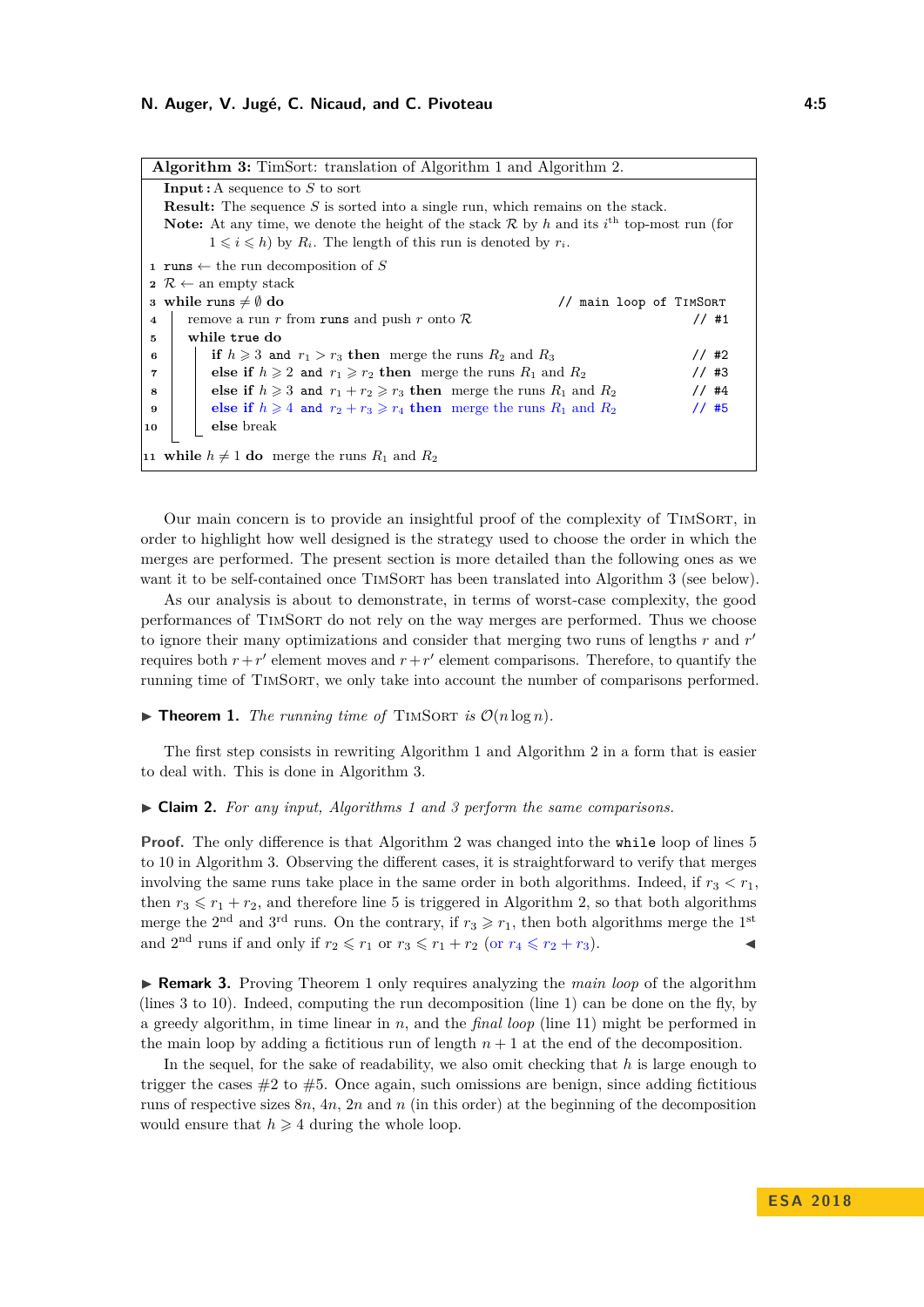#### **4:6 On the Worst-Case Complexity of TimSort**

In Algorithm [3,](#page-4-0) we can see that the merges performed during Case  $#2$  allow a very large run to be pushed and "absorbed" onto the stack without being merged all the way down, but by collapsing the stack under this run instead. Meanwhile, the purpose of Cases  $\#3$  to  $#5$  is mainly to re-establish the invariant of Equations [\(1\)](#page-3-1) and [\(2\)](#page-3-1), ensuring an exponential growth of the run lengths within the stack (this duality is made even clearer in the proof of Section [4\)](#page-6-0). Along this process, the cost of keeping the stack in good shape is compensated by the absorption of this large run, which naturally calls for an *amortized complexity* analysis.

To proceed with the core of our proof (that is the amortized analysis of the main loop), we now credit tokens to the elements of the input array, which are spent for comparisons. One token is paid for every comparison performed by the algorithm and each element is given  $\mathcal{O}(\log n)$  tokens. Since the balance is always non-negative, we can conclude that at most  $\mathcal{O}(n \log n)$  comparisons are performed, in total, during the main loop.

Elements of the input array are easily identified by their starting position in the array, so we consider them as well-defined and distinct entities (even if they have the same value). The *height* of an element is the number of runs that are below it in the stack: the elements belonging to the run  $R_i$  in the stack  $(R_1, \ldots, R_h)$  have height  $h - i$ . To simplify the presentation, we also distinguish two kinds of tokens, the  $\diamondsuit$ -tokens and the  $\diamondsuit$ -tokens, which can both be used to pay for comparisons.

Two  $\diamondsuit$ -tokens and one  $\diamondsuit$ -token are credited to an element when it enters the stack (this is Case  $\#1$  of Algorithm [3\)](#page-4-0) or when its height decreases: all the elements of  $R_1$  are credited when  $R_1$  and  $R_2$  are merged, and all the elements of  $R_1$  and  $R_2$  are credited when  $R_2$  and *R*<sup>3</sup> are merged. Tokens are spent to pay for comparisons, depending on the case triggered:

- Gase  $\#2$ : every element of  $R_1$  and  $R_2$  pays  $1 \diamondsuit$ . This is enough to cover the cost of merging  $R_2$  and  $R_3$ , since  $r_2 + r_3 \leqslant r_2 + r_1$ , as  $r_3 < r_1$  in this case.
- Case #3: every element of  $R_1$  pays  $2 \diamondsuit$ . In this case  $r_1 \geq r_2$  and the cost is  $r_1 + r_2 \leqslant 2r_1$ .  $\mathcal{L}_{\mathcal{A}}$
- Cases #4 and #5: every element of  $R_1$  pays 1  $\diamond$  and every element of  $R_2$  pays 1  $\diamond$ . The  $\equiv$ cost  $r_1 + r_2$  is exactly the number of tokens spent.

**Lemma 4.** The balances of  $\diamondsuit$ -tokens and  $\diamondsuit$ -tokens of each element remain non-negative *throughout the main loop of TIMSORT.* 

**Proof.** In all four cases  $#2$  to  $#5$ , because the height of the elements of  $R_1$  and possibly the height of those of  $R_2$  decrease, the number of credited  $\diamondsuit$ -tokens after the merge is at least the number of  $\diamond$ -tokens spent. The  $\heartsuit$ -tokens are spent in Cases #4 and #5 only: every element of  $R_2$  pays one  $\heartsuit$ -token, and then belongs to the topmost run  $\overline{R}_1$  of the new stack  $\overline{S} = (\overline{R}_1, \ldots, \overline{R}_{h-1})$  obtained after merging  $R_1$  and  $R_2$ . Since  $\overline{R}_i = R_{i+1}$  for  $i \geq 2$ , the condition of Case  $\#4$  implies that  $\overline{r}_1 \geq \overline{r}_2$  and the condition of Case  $\#5$  implies that  $\overline{r}_1 + \overline{r}_2 \geq \overline{r}_3$ : in both cases, the next modification of the stack  $\overline{S}$  is another merge. This merge decreases the height of  $\overline{R}_1$ , and therefore decreases the height of the elements of  $R_2$ , who will regain one  $\heartsuit$ -token without losing any, since the topmost run of the stack never pays with  $\heartsuit$ -tokens. This proves that, whenever an element pay one  $\heartsuit$ -token, the next modification is another merge during which it regains its  $\heartsuit$ -token. This concludes the proof by direct induction.

Let  $h_{\text{max}}$  be the maximum number of runs in the stack during the whole execution of the algorithm. Due to the crediting strategy, each element is given at most  $2h_{\text{max}} \diamondsuit$ -tokens and at most  $h_{\text{max}}$   $\heartsuit$ -tokens in total. So we only need to prove that  $h_{\text{max}}$  is  $\mathcal{O}(\log n)$  to complete the proof that the main loop running time is in  $\mathcal{O}(n \log n)$ . This fact is a consequence of TimSort's invariant established with a formal proof in the theorem prover KeY [\[3,](#page-12-10) [5\]](#page-12-9): at the end of any iteration of the main loop, we have  $r_i + r_{i+1} < r_{i+2}$ , for every  $i \geq 1$  such that the run  $R_{i+2}$  exists.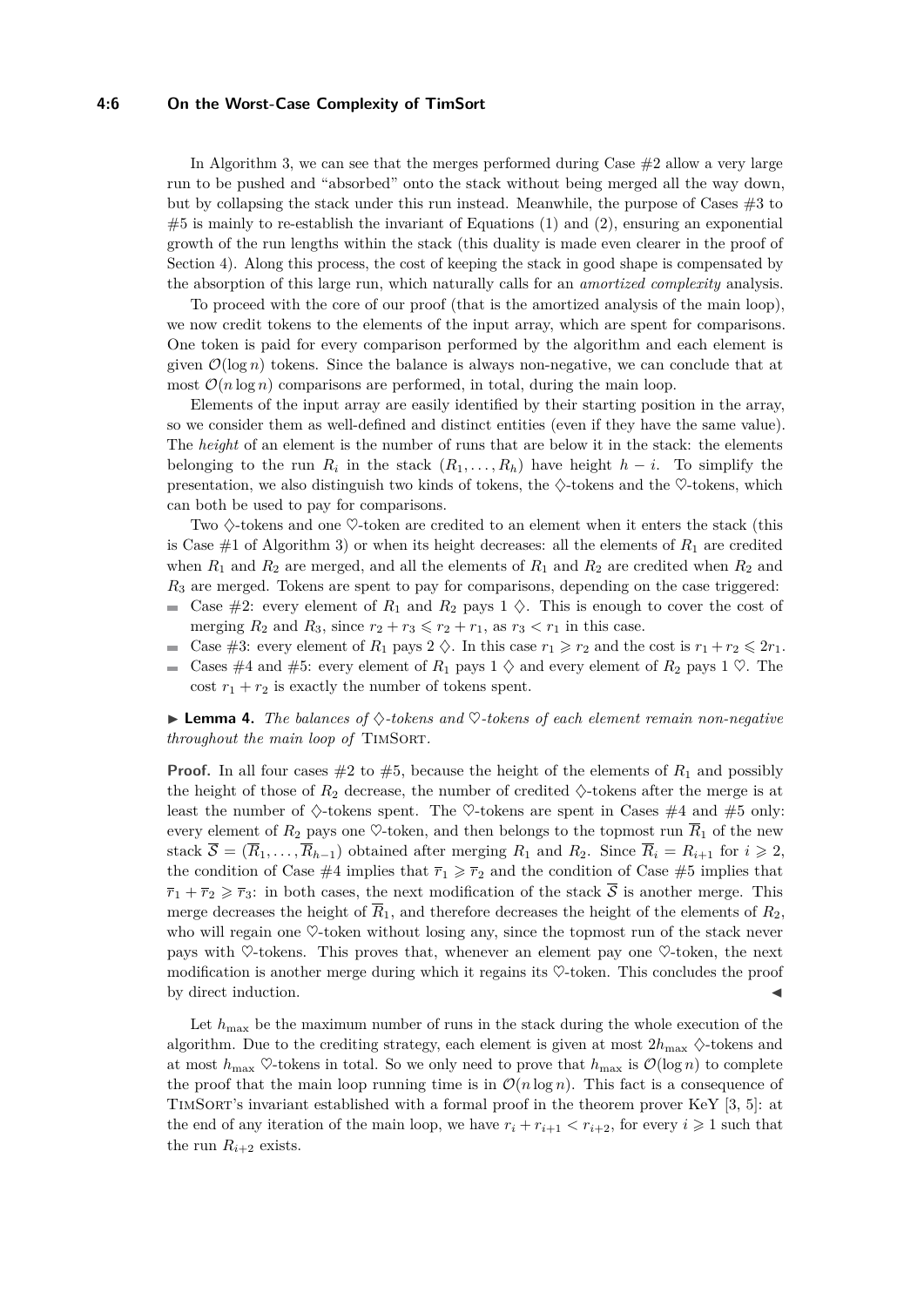#### **N. Auger, V. Jugé, C. Nicaud, and C. Pivoteau 4:7**

For completeness, and because the formal proof is not meant to be read by humans, we sketch a "classical" proof of the invariant. It is not exactly the same statement as in [\[5\]](#page-12-9), since our invariant holds at any time during the main loop: in particular we cannot say anything about  $R_1$ , which can have any length when a run has just been added. For technical reasons, and because it will be useful later on, we establish four invariants in our statement.

<span id="page-6-2"></span>**Example 5.** At any step during the main loop of TIMSORT, we have (i)  $r_i + r_{i+1} < r_{i+2}$ *for*  $i \in \{3, \ldots, h-2\}$ , (ii)  $r_2 < 3r_3$ , (iii)  $r_3 < r_4$  and (iv)  $r_2 < r_3 + r_4$ .

**Proof.** The proof is done by induction. It consists in verifying that, if all four invariants hold at some point, then they still hold when an update of the stack occurs in one of the five situations labeled  $#1$  to  $#5$  in the algorithm. This can be done by a straightforward case analysis. We denote by  $S = (R_1, \ldots, R_{\overline{h}})$  the new state of the stack after the update:

- If Case #1 just occurred, a new run  $\overline{R}_1$  was pushed. This implies that none of the conditions of Cases  $#2$  to  $#5$  hold in S, otherwise merges would have continued. In particular, we have  $r_1 < r_2 < r_3$  and  $r_2 + r_3 < r_4$ . As  $\overline{r}_i = r_{i-1}$  for  $i \geq 2$ , and invariant (i) holds for S, we have  $\overline{r}_2 < \overline{r}_3 < \overline{r}_4$ , and thus invariants (i) to (iv) hold for  $\overline{S}$ .
- If one of the Cases #2 to #5 just occurred, we have  $\bar{r}_2 = r_2 + r_3$  (in Case #2) or  $\overline{r}_2 = r_3$  (in Cases #3 to #5). This implies that  $\overline{r}_2 \leq r_2 + r_3$ . As  $\overline{r}_i = r_{i+1}$  for  $i \geq 3$ , and invariants (i) to (iv) hold for S, we have  $\overline{r}_2 \leq r_2 + r_3 < r_3 + r_4 + r_3 < 3r_4 = 3\overline{r}_3$ ,  $\overline{r}_3 = r_4 \leqslant r_3 + r_4 < r_5 = \overline{r}_4$ , and  $\overline{r}_2 \leqslant r_2 + r_3 < r_3 + r_4 + r_3 < r_3 + r_5 < r_4 + r_5 = \overline{r}_3 + \overline{r}_4$ . Thus, invariants (i) to (iv) hold for  $\overline{S}$ .

At this point, invariant (i) can be used to bound  $h_{\text{max}}$  from above.

<span id="page-6-1"></span> $\triangleright$  **Lemma 6.** At any time during the main loop of TIMSORT, if the stack is  $(R_1, \ldots, R_h)$ *then we have* $r_2/3 < r_3 < r_4 < \ldots < r_h$  **and, for all**  $i \geq j \geq 3$ **, we have**  $r_i > \sqrt{3}$  $\overline{2}^{i-j-1}r_j$ *. As a consequence, the number of runs in the stack is always*  $\mathcal{O}(\log n)$ *.* 

**Proof.** By Lemma [5,](#page-6-2) we have  $r_i + r_{i+1} < r_{i+2}$  for  $3 \leq i \leq h-2$ . Thus  $r_{i+2} - r_{i+1} > r_i > 0$ and the sequence is increasing from index 4:  $r_4 < r_5 < r_6 < \ldots < r_h$ . The increasing sequence of the statement is then obtained using the invariants (ii) and (iii). Hence, for  $j \geq 3$ , we have  $r_{j+2} > 2r_j$ , from which one can get that  $r_i > \sqrt{3}$  $\overline{2}^{i-j-1}r_j$ . In particular, if  $h \geqslant 3$  then  $r_h > \sqrt{ }$  $\overline{2}^{h-4}r_3$ , which yields that the number of runs is  $\mathcal{O}(\log n)$  as  $r_h \leq n$ .

Collecting all the above results is enough to prove Theorem [1.](#page-4-1) First, as mentioned in Remark [3,](#page-4-2) computing the run decomposition can be done in linear time. Then, we proved that the main loop requires  $\mathcal{O}(nh_{\text{max}})$  comparisons, by bounding from above the total number of tokens credited, and that  $h_{\text{max}} = \mathcal{O}(\log n)$ , by showing that the run lengths grow at exponential speed. Finally, the final merges of line 11 might be taken care of by Remark [3,](#page-4-2) but they can also be dealt with directly:<sup>[4](#page-6-3)</sup> if we start these merges with a stack  $S = (R_1, \ldots, R_h)$ , then every element of the run  $R_i$  takes part in  $h + 1 - i$  merges at most, which proves that the overall cost of line 11 is  $\mathcal{O}(n \log n)$ . This concludes the proof of the theorem.

## <span id="page-6-0"></span>**4 Refined analysis parametrized with the number of runs**

A widely spread idea to explain why certain sorting algorithms perform better in practice than expected is that they are able to exploit presortedness [\[7\]](#page-12-5). This can be quantified in

<span id="page-6-3"></span><sup>&</sup>lt;sup>4</sup> Relying on Remark [3](#page-4-2) will be necessary only in the next section, where we need more precise computations.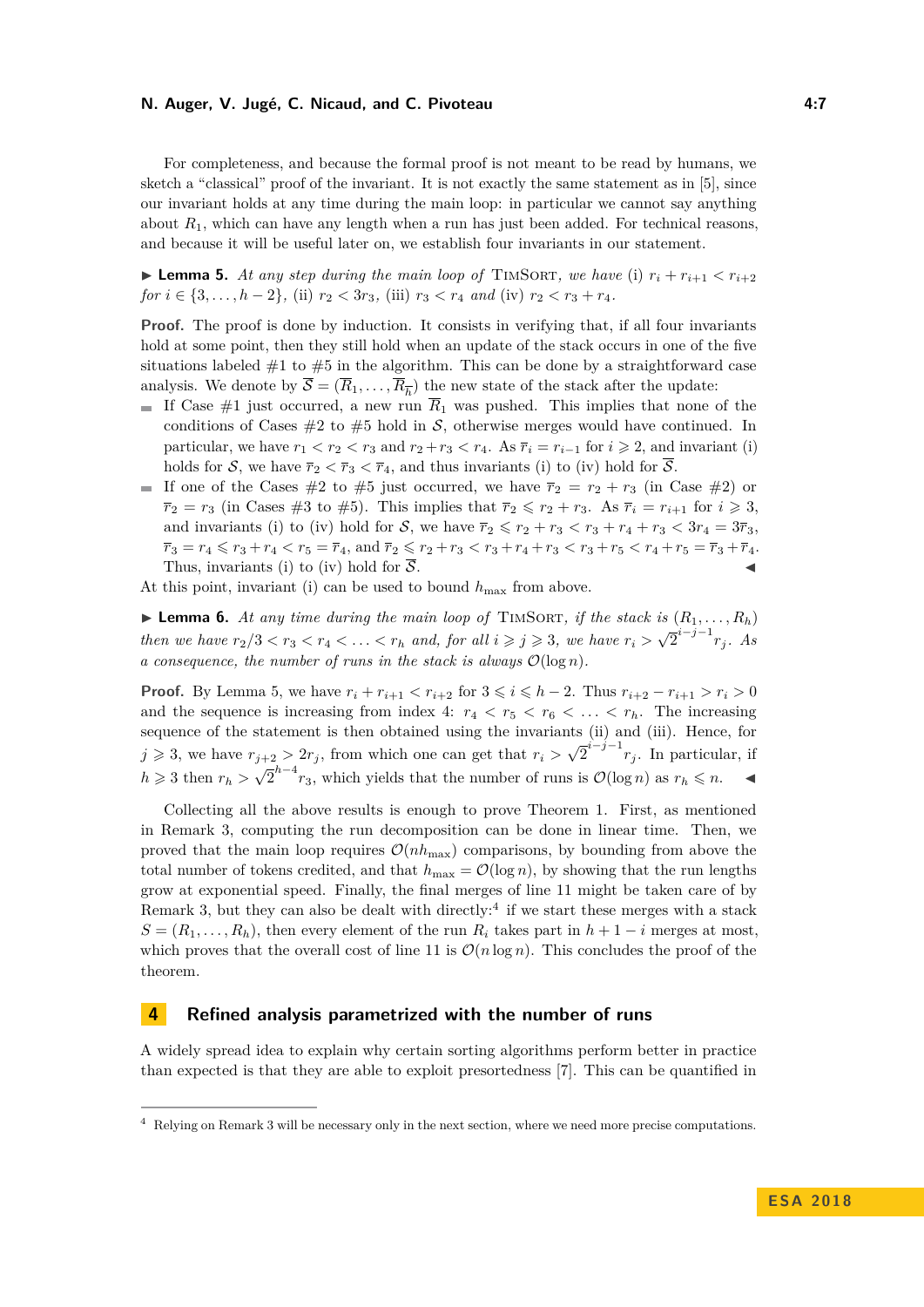<span id="page-7-0"></span>

**Figure 3** The decomposition of the encoding of an execution into starting and ending sequences.

many ways, the number of runs in the input sequence being one. Since this is the most natural parameter, we now consider the complexity of TIMSORT, according to it. We establish the following result, which was left open in [\[1,](#page-12-7) [4\]](#page-12-8):

<span id="page-7-1"></span>**Find Theorem 7.** *The complexity of* TIMSORT *on inputs of size n* with  $\rho$  *runs is*  $\mathcal{O}(n+n\log\rho)$ *.* 

If  $\rho = 1$ , then no merge is to be performed, and the algorithm clearly runs in time linear in *n*. Hence, we assume below that  $\rho \geqslant 2$ , and we show that the complexity of TIMSORT is  $\mathcal{O}(n \log \rho)$  in this case.

To obtain the  $\mathcal{O}(n \log \rho)$  complexity, we need to distinguish several situations. First, consider the sequence of Cases  $#1$  to  $#5$  triggered during the execution of the main loop of TIMSORT. It can be seen as a word on the alphabet  $\{\#1, \ldots, \#5\}$  that starts with  $\#1$ , which completely encodes the execution of the algorithm. We split this word at every  $#1$ , so that each piece corresponds to an iteration of the main loop. Those pieces are in turn split into two parts, at the first occurrence of a symbol  $#3, #4$  or  $#5$ . The first half is called a *starting sequence* and is made of a  $#1$  followed by the maximal number of  $#2$ 's. The second half is called an *ending sequence*, it starts with  $\#3, \#4$  or  $\#5$  (or is empty) and it contains no occurrence of  $#1$  (see Figure [3](#page-7-0) for an example).

We treat starting and ending sequences separately in our analysis. The following lemma points out one of the main reasons TimSort is so efficient regarding the number of runs.

**Example 1 Lemma 8.** The number of comparisons performed during all the starting sequences is  $\mathcal{O}(n)$ .

**Proof.** More precisely, for a stack  $\mathcal{S} = (R_1, \ldots, R_h)$ , we prove that a starting sequence beginning with a push of a run *R* of length *r* onto S uses at most *γr* comparisons in total, where  $\gamma$  is the real constant 3 √  $\overline{2}$   $\sum_{i \geq 0} i/\sqrt{2}^i$ . After the push, the stack is  $\overline{S} = (R, R_1, \ldots, R_h)$ and, if the starting sequence contains  $k \geq 1$  letters, i.e.  $k-1$  occurrences of  $\#2$ , then this sequence amounts to merging the runs  $R_1, R_2, \ldots, R_k$ . Since no merge is performed if  $k = 1$ , we assume below that  $k \geq 2$ .

Looking closely at these runs, we compute that they require a total of

$$
C = (k-1)r_1 + (k-1)r_2 + (k-2)r_3 + \ldots + r_k \leqslant \sum_{i=1}^k (k+1-i)r_i
$$

comparisons. The last occurrence of Case  $#2$  ensures that  $r > r_k$ , hence applying Lemma [6](#page-6-1) to the stack  $\overline{S}$  shows that  $r > \sqrt{2}^{k-i} r_i/3$  for all  $i = 1, ..., k$ . It follows that

$$
C/r < 3\sum_{i=2}^{k} (k+1-i) / \sqrt{2}^{k-i} < \gamma.
$$

This concludes the proof, since each run is the beginning of exactly one starting sequence, and the sum of their lengths is *n*.

We can now focus on the cost of ending sequences. Because the inner loop (line [5\)](#page-4-3) of TimSort has already begun, during the corresponding starting sequence, we have some information on the length of the topmost run.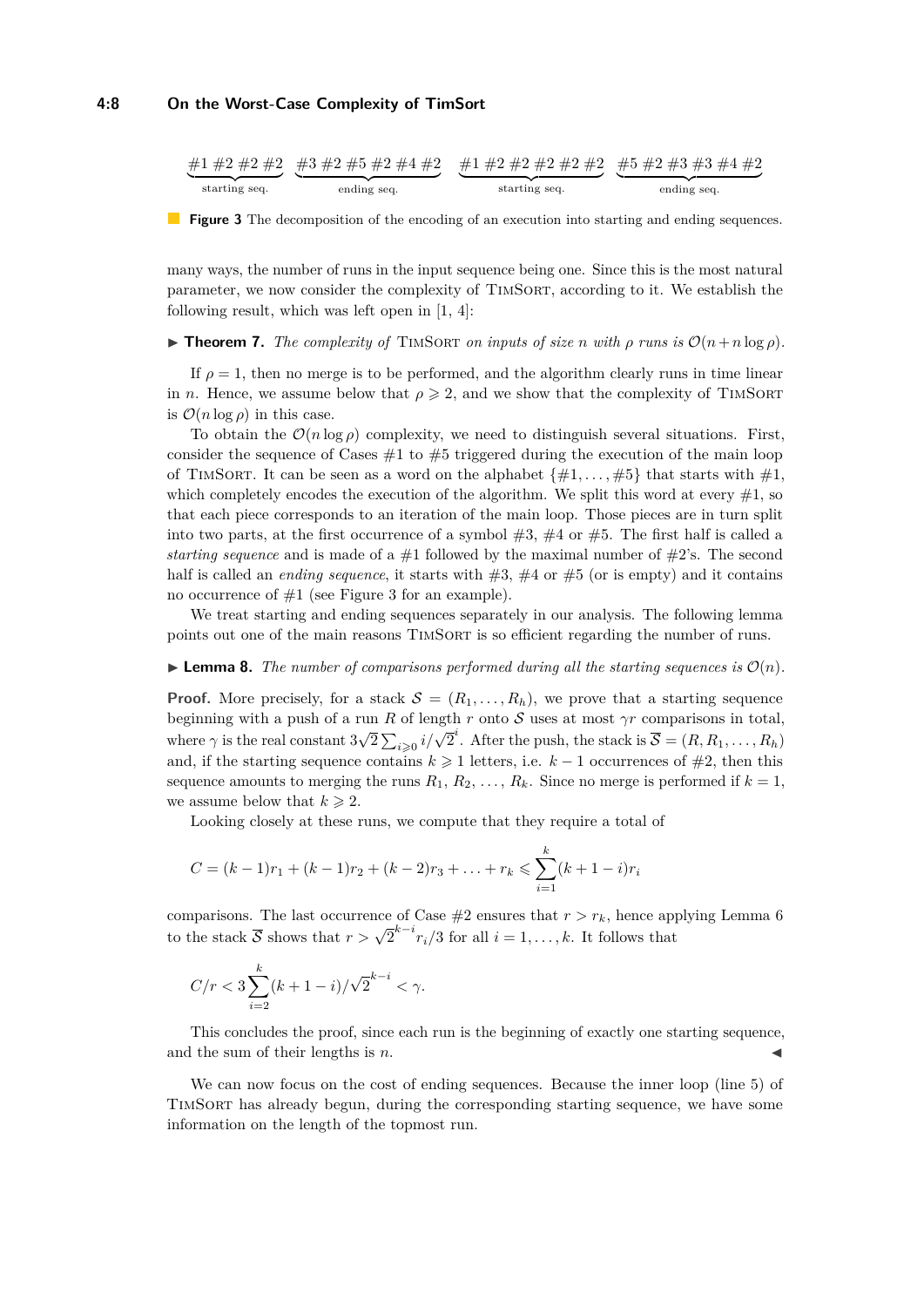<span id="page-8-2"></span>

**Figure 4** Execution of the main loop of Java's TIMSORT (Algorithm [3,](#page-4-0) without merge case #5, at line 9), with the lengths of the runs in runs being (24*,* 18*,* 50*,* 28*,* 20*,* 6*,* 4*,* 8*,* 1). When the second to last run (of length 8) is pushed onto the stack, the while loop of line 5 stops after only one merge, breaking the invariant (in red), unlike what we see in Figure [2](#page-3-2) using the Python version of TimSort.

<span id="page-8-1"></span>► **Lemma 9.** *At any time during an ending sequence, including just before it starts and just after it ends, we have*  $r_1 < 3r_3$ *.* 

**Proof.** The proof is done by induction. At the beginning of the ending sequence, the condition of #2 cannot be true, so  $r_1 \le r_3 < 3r_3$ . Before any merge during an ending sequence, if the stack is  $S = (R_1, \ldots, R_h)$ , then we denote by  $\overline{S} = (\overline{R}_1, \ldots, \overline{R}_{h-1})$  the stack after that merge. If the invariant holds before the merge, and since  $r_2 < r_3 + r_4$  and  $r_3 < r_4$  by Lemma [5,](#page-6-2) we have  $\overline{r}_1 = r_1 < 3r_3 < 3r_4 = 3\overline{r}_3$  in Case  $\#2$ , and  $\overline{r}_1 = r_1 + r_2 \leqslant r_3 + r_2 < r_3 + r_3 + r_4 < 3r_4 = 3\overline{r}_3$ in Cases #3 to #5 (since  $r_1 \leq r_3$ , as Case #2 does not apply), concluding the proof.

In order to obtain a suitable upper bound for the merges that happen during ending sequences, we refine the analysis of the previous section. We still use  $\diamondsuit$ -tokens and  $\diamondsuit$ -tokens to pay for comparisons when the stack is not too high, and we use different tokens otherwise:

- at the beginning of the algorithm, a common pool is credited with  $24n$ .  $\overline{a}$
- all elements are still credited two  $\Diamond$ -tokens and one  $\Diamond$ -token when entering the stack,  $\overline{a}$
- no token (of any kind) is credited nor spent during merges of starting sequences (the cost ÷ of such sequences is already taken care of by Lemma [9\)](#page-8-1),
- if the stack has height less than  $\kappa = \left[2 \log_2 \rho\right]$ , elements are credited  $\Diamond$ -tokens and  $\mathbf{r}$  $\heartsuit$ -tokens and merges (of ending sequences) are paid in the same fashion as in Section [3,](#page-3-0)
- if the stack has height at least  $\kappa$ , then merges (of ending sequences) are paid using ♣-tokens, and elements are not credited any token when a merge decreases their height.

By the analysis of the previous section, at most  $\mathcal{O}(n\kappa)$  comparisons are paid with  $\diamondsuit$ -tokens and  $\heartsuit$ -tokens. Hence, using Remark [3,](#page-4-2) we complete the proof of Theorem [7](#page-7-1) by checking that we initially credited enough ♣-tokens. This is a direct consequence of the following lemma, since at most  $\rho$  merges are paid by  $\clubsuit$ -tokens.

I **Lemma 10.** *A merge performed during an ending sequence with a stack containing at least*  $\kappa$  *runs costs at most*  $24n/\rho$  *comparisons.* 

**Proof.** Lemmas [5](#page-6-2) and [9](#page-8-1) prove that  $r_2 < 3r_3$  and  $r_1 < 3r_3$ . Since a merging step either merges *R*<sup>1</sup> and *R*2, or *R*<sup>2</sup> and *R*3, it requires at most 6*r*<sup>3</sup> comparisons. By Lemma [6,](#page-6-1) we  $\Delta$  have  $r_h \geqslant \sqrt{ }$  $\frac{1}{2}h^{-4}r_3$ , whence  $6r_3 \leq 24\sqrt{2}^{-h}r_h \leq 24n\sqrt{2}$  $\overline{2}^{-\kappa} \leqslant 24n/\rho.$ 

## <span id="page-8-0"></span>**5 About the Java version of TimSort**

Algorithm [2](#page-2-1) (and therefore Algorithm [3\)](#page-4-0) does not correspond to the original TimSort. Before release 3.4.4 of Python, the second part of the condition (in blue) in the test at line 3 of merge collapse (and therefore merge case  $#5$  of Algorithm [3\)](#page-4-0) was missing. This version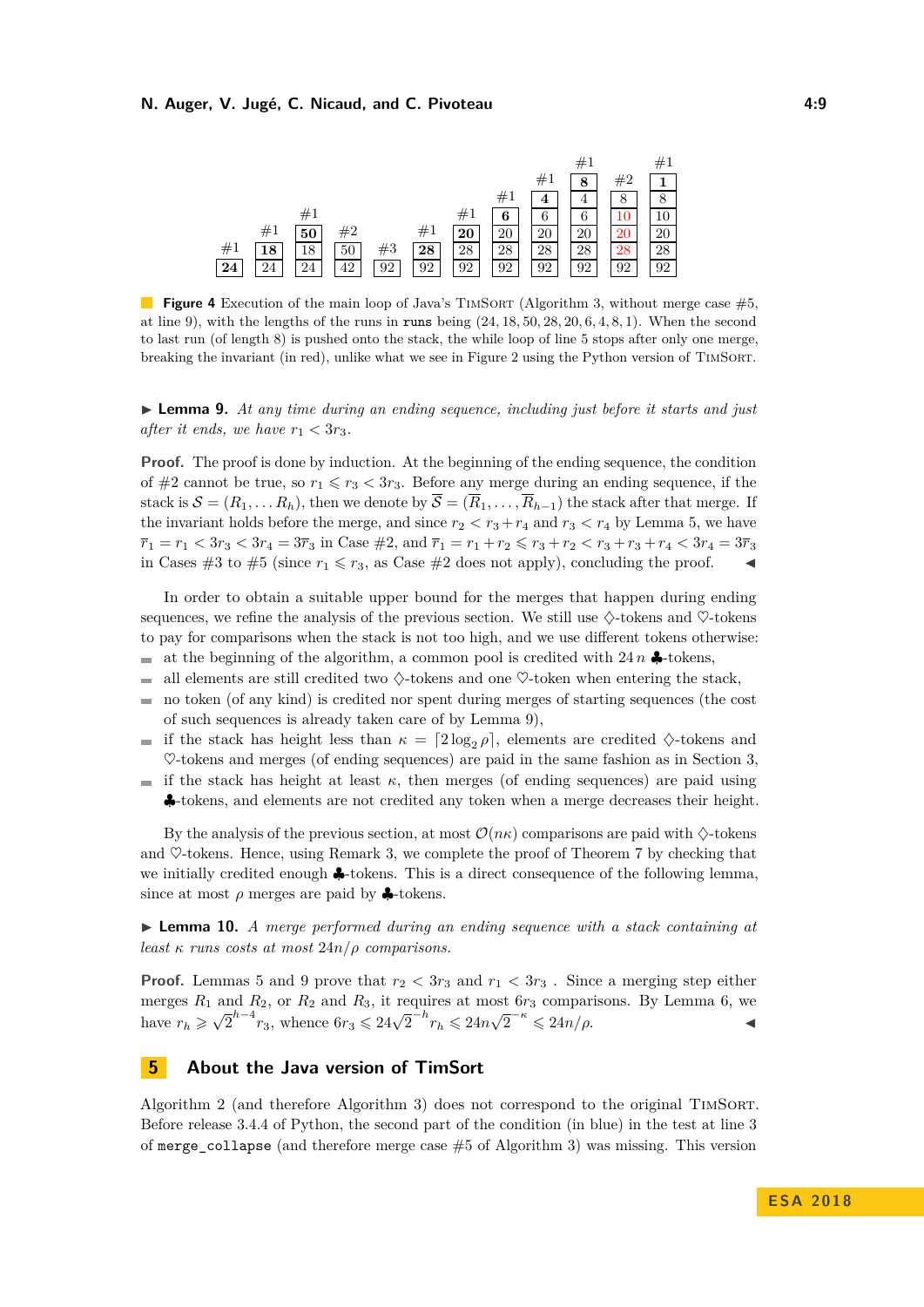#### **4:10 On the Worst-Case Complexity of TimSort**

<span id="page-9-1"></span>

**Figure 5** Execution of the main loop of the Java version of TIMSORT (without merge case  $\#5$ , at line 9 of Algorithm [3\)](#page-4-0), with the lengths of the runs in runs being (109*,* 83*,* 25*,* 16*,* 8*,* 7*,* 26*,* 2*,* 27). When the algorithm stops, the invariant is violated twice, for consecutive runs (in red).

of the algorithm worked fine, meaning that it did actually sort arrays, but the invariant given by Equation [\(1\)](#page-3-1) did not hold. Figure [4](#page-8-2) illustrates the difference caused by the missing condition when running Algorithm [3](#page-4-0) on the same input as in Figure [2.](#page-3-2)

This was discovered by de Gouw *et al.* [\[5\]](#page-12-9) when trying to prove the correctness of the Java implementation of TIMSORT (which is the same as in the earlier versions of Python). And since the Java version of the algorithm uses the (wrong) invariant to compute the maximum size of the stack used to store the runs, the authors were able to build a sequence of runs that causes the Java implementation of TimSort to crash. They proposed two solutions to fix TIMSORT: reestablish the invariant, which led to the current Python version, or keep the original algorithm and compute correct bounds for the stack size, which is the solution that was chosen in Java 9 (note that this is the second time these values had to be changed). To do the latter, the developers used the claim in [\[5\]](#page-12-9) that the invariant cannot be violated for two consecutive runs on the stack, which turns out to be false,<sup>[5](#page-9-0)</sup> as illustrated in Figure [5.](#page-9-1) Thus, it is still possible to cause the Java implementation to fail: it uses a stack of runs of size at most 49 and we were able to compute an example requiring a stack of size 50 (see <http://igm.univ-mlv.fr/~pivoteau/Timsort/Test.java>), causing an error at runtime in Java's sorting method.

Even if the bug we highlighted in Java's TIMSORT is very unlikely to happen, this should be corrected. And, as advocated by de Gouw *et al.* and Tim Peters himself,<sup>[6](#page-9-2)</sup> we strongly believe that the best solution would be to correct the algorithm as in the current version of Python, in order to keep it clean and simple. However, since this is the implementation of Java's sort for the moment, there are two questions we would like to tackle: Does the complexity analysis holds without the missing condition? And, can we compute an actual bound for the stack size? We first address the complexity question. It turns out that the missing invariant was a key ingredient for having a simple and elegant proof.

<span id="page-9-3"></span>I **Proposition 11.** *At any time during the main loop of Java's* TimSort*, if the stack of runs is*  $(R_1, \ldots, R_h)$  *then we have*  $r_3 < r_4 < \ldots < r_h$  *and, for all*  $i \geqslant 3$ *, we have*  $(2 + \sqrt{7})r_i \geq r_2 + \ldots + r_{i-1}.$ 

Proof ideas. The proof of Proposition [11](#page-9-3) is much more technical and difficult than insightful, and therefore we just summarize its main steps. As in previous sections, this proof relies on several inductive arguments, using both inductions on the number of merges performed,

<span id="page-9-0"></span>This is the consequence of a small error in the proof of their Lemma 1. The constraint  $C_1 > C_2$  has no reason to be. Indeed, in our example, we have  $C_1 = 25$  and  $C_2 = 31$ .

<span id="page-9-2"></span> $^6\,$  Here is the discussion about the correction in Python:  ${\tt https://bugs.python.org/issue23515}.$  ${\tt https://bugs.python.org/issue23515}.$  ${\tt https://bugs.python.org/issue23515}.$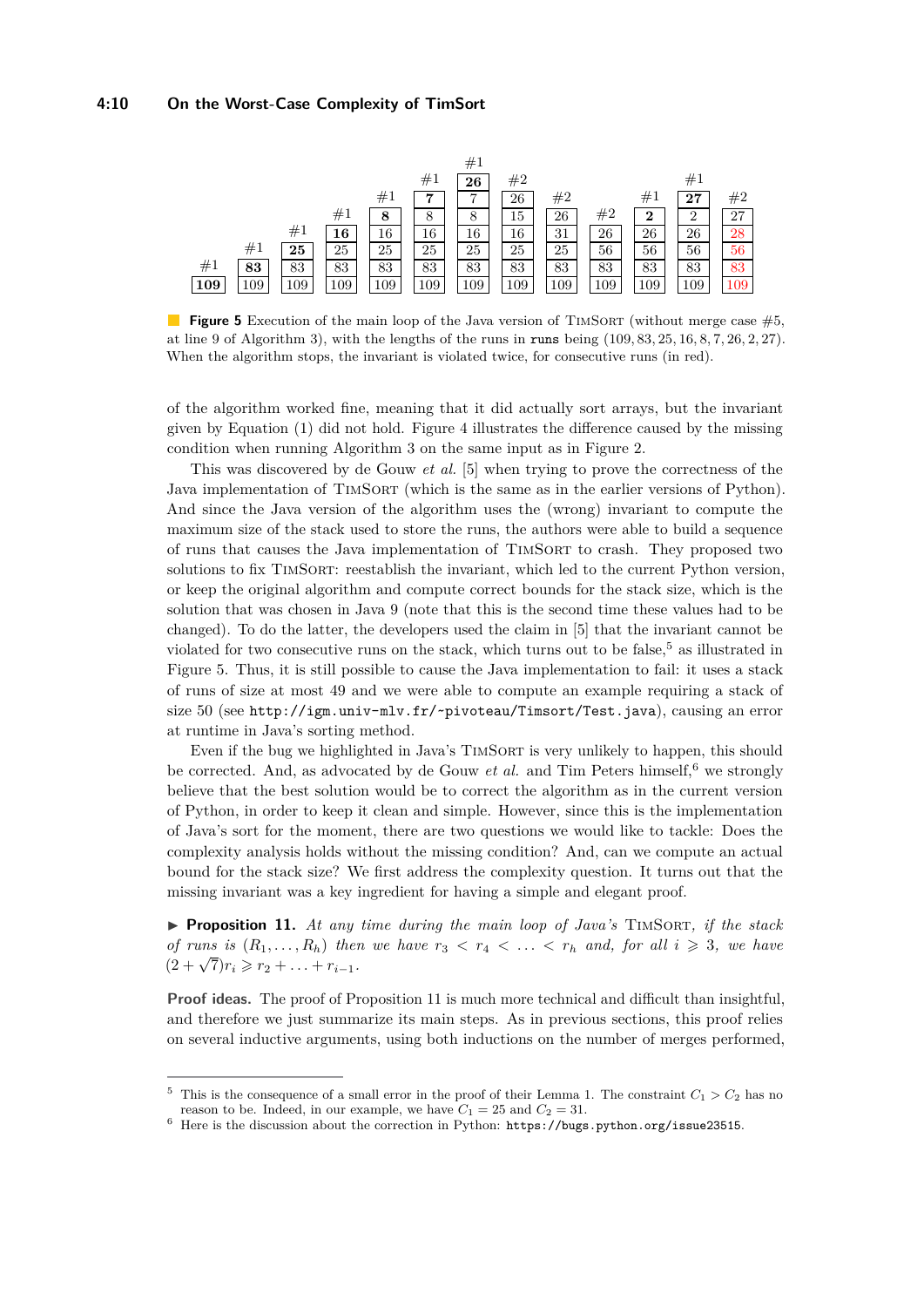#### **N. Auger, V. Jugé, C. Nicaud, and C. Pivoteau 4:11** 4:11

on the stack size and on the run lengths. The inequalities  $r_3 < r_4 < \ldots < r_h$  come at once, hence we focus on the second part of Proposition [11.](#page-9-3)

Since separating starting and ending sequences was useful in Section [4,](#page-6-0) we first introduce the notion of *stable* stacks: a stack S is stable if, when operating on the stack  $S = (R_1, \ldots, R_h)$ , Case #1 is triggered (i.e. Java's TimSort is about to perform a *run push* operation).

We also call *obstruction indices* the integers  $i \geqslant 3$  such that  $r_i \leqslant r_{i-1} + r_{i-2}$ : although they do not exist in Python's TIMSORT, they may exist, and even be consecutive, in Java's TIMSORT. We prove that, if  $i - k$ ,  $i - k + 1, \ldots, i$  are obstruction indices, then the stack sizes  $r_{i-k-2}, \ldots, r_i$  grow "at linear speed". For instance, in the last stack of Figure [5,](#page-9-1) obstruction indices are 4 and 5, and we have  $r_2 = 28$ ,  $r_3 = r_2 + 28$ ,  $r_4 = r_3 + 27$  and  $r_5 = r_4 + 26$ .

Finally, we study so-called *expansion functions*, i.e. functions  $f : [0,1] \rightarrow \mathbb{R}$  such that, for every stable stack  $\mathcal{S} = (R_1, \ldots, R_h)$ , we have  $r_2 + \ldots + r_{h-1} \leq r_h f(r_{h-1}/r_h)$ . We exhibit an every stable stack  $\mathcal{S} = (n_1, \ldots, n_h)$ , we have  $r_2 + \ldots + r_{h-1} \leq r_h f(r_{h-1}/r_h)$ , we exhibit an explicit function *f* such that  $f(x) \leq 2 + \sqrt{7}$  for all  $x \in [0, 1]$ , and we prove by induction on  $r_h$  that  $f$  is an expansion function, from which we deduce Proposition [11.](#page-9-3)

Once Proposition [11](#page-9-3) is proved, we easily recover the following variant of Lemmas [6](#page-6-1) and [9.](#page-8-1)

<span id="page-10-0"></span>▶ Lemma 12. At any time during the main loop of Java's TIMSORT, if the stack is **Figure 12.** At any time daring the main toop of Java's TIMSORT, if the state is  $(R_1, \ldots, R_h)$  then we have  $r_2/(2+\sqrt{7}) \leq r_3 < r_4 < \ldots < r_h$  and, for all  $i \geq j \geq 3$ , *we have*  $r_i \geq \delta^{i-j-4}r_j$ , where  $\delta = (5/(2+\sqrt{7}))^{1/5} > 1$ . Furthermore, at any time during an *ending sequence, including just before it starts and just after it ends, we have*  $r_1 \leq (2 + \sqrt{7})r_3$ *.* 

**Proof.** The inequalities  $r_2/(2+\sqrt{7}) \leq r_3 < r_4 < \ldots < r_h$  are just a (weaker) restatement of Proposition [11.](#page-9-3) Then, for  $j \ge 3$ , we have  $(2 + \sqrt{7})r_{j+5} \ge r_j + ... + r_{j+4} \ge 5r_j$ , i.e.  $r_{j+5} \geqslant \delta^5 r_j$ , from which one gets that  $r_i \geqslant \delta^{i-j-4} r_j$ .

 $5 \nless 0$   $r_j$ , nom which one gets that  $r_i \nless 0$   $\rightarrow$   $r_j$ .<br>Finally, we prove by induction that  $r_1 \nless (2 + \sqrt{7})r_3$  during ending sequences. First, rmany, we prove by moduction that  $r_1 \leq (2 + \sqrt{r})r_3$  during ending sequences. First when the ending sequence starts,  $r_1 < r_3 \leq (2 + \sqrt{7})r_3$ . Before any merge during this sequence, if the stack is  $S = (R_1, \ldots, R_h)$ , then we denote by  $\overline{S} = (\overline{R}_1, \ldots, \overline{R}_{h-1})$  the stack after the merge. If the invariant holds before the merge, in Case  $#2$ , we have stack after the merge. If the invariant holds before the merge, in Case  $\#2$ , we have  $\overline{r}_1 = r_1 \leq (2+\sqrt{7})r_3 \leq (2+\sqrt{7})r_4 = (2+\sqrt{7})\overline{r}_3$ ; and using Proposition [11](#page-9-3) in Cases  $\#3$  and  $\#4$ , we have  $\overline{r}_1 = r_1 + r_2$  and  $r_1 \le r_3$ , hence  $\overline{r}_1 = r_1 + r_2 \le r_2 + r_3 \le (2 + \sqrt{7})r_4 = (2 + \sqrt{7})\overline{r}_3$ , concluding the proof.

We can then recover a proof of complexity for the Java version of TIMSORT, by following the same proof as in Sections [3](#page-3-0) and [4,](#page-6-0) but using Lemma [12](#page-10-0) instead of Lemmas [6](#page-6-1) and [9.](#page-8-1)

I **Theorem 13.** *The complexity of Java's* TimSort *on inputs of size n with ρ runs is*  $\mathcal{O}(n + n \log \rho)$ .

Another question is that of the stack size requirements of Java's TIMSORT, i.e. computing  $h_{\text{max}}$ . A first result is the following immediate corollary of Lemma [12.](#page-10-0)

<span id="page-10-1"></span>I **Corollary 14.** *On an input of size n, Java's* TimSort *will create a stack of runs of maximal size*  $h_{\text{max}} \le 7 + \log_{\delta}(n)$ , where  $\delta = (5/(2+\sqrt{7}))^{1/5}$ .

**Proof.** At any time during the main loop of Java's TIMSORT on an input of size  $n$ , if the stack is  $(R_1, \ldots, R_h)$  and  $h \geq 3$ , it follows from Lemma [12](#page-10-0) that  $n \geq r_h \geq \delta^{h-7} r_3 \geq \delta^{h-7}$ .

Unfortunately, for integers smaller than  $2^{31}$ , Corollary [14](#page-10-1) only proves that the stack size will never exceed 34[7](#page-10-2). However, in the comments of Java's implementation of  $\text{TIMSORT}$ ,<sup>7</sup>

<span id="page-10-2"></span> $7$  Comment at line 168: <http://igm.univ-mlv.fr/~pivoteau/Timsort/TimSort.java>.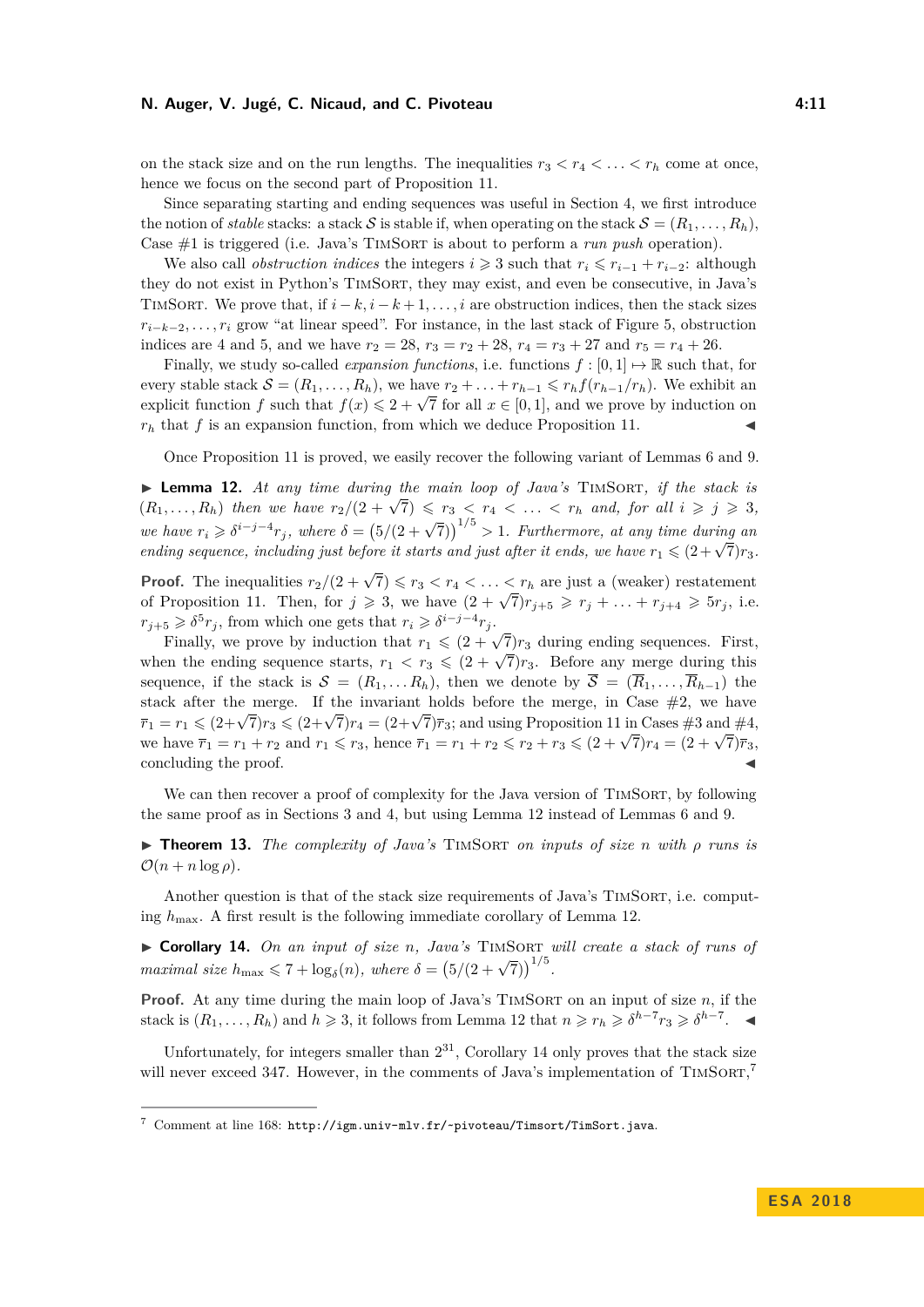#### **4:12 On the Worst-Case Complexity of TimSort**

there is a remark that keeping a short stack is of some importance, for practical reasons, and that the value chosen in Python– $85 - is$  "too expensive". Thus, in the following, we go to the extent of computing the optimal bound. It turns out that this bound cannot exceed 86 for such integers. This bound could possibly be refined slightly, but definitely not to the point of competing with the bound that would be obtained if the invariant of Equation [\(1\)](#page-3-1) were correct. Once more, this suggests that implementing the new version of TIMSORT in Java would be a good idea, as the maximum stack height is smaller in this case.

<span id="page-11-0"></span>▶ **Theorem 15.** *On an input of size n. Java's* TIMSORT *will create a stack of runs of* **FINDICEM 13.** On an input of size *n*, Java's TIMSORI will create a stack of rans of maximal size  $h_{\text{max}} \leq 3 + \log_{\Delta}(n)$ , where  $\Delta = (1 + \sqrt{7})^{1/5}$ . Furthermore, if we replace  $\Delta$  by *any real number*  $\Delta' > \Delta$ *, the inequality fails for all large enough n.* 

**Proof ideas.** The first part of Theorem [15](#page-11-0) is proved as follows. Ideally, we would like to show that  $r_{i+j} \geq \Delta^j r_i$  for all  $i \geq 3$  and some fixed integer *j*. However, these inequalities do not hold for all *i*. Yet, we prove that they hold if  $i + 2$  and  $i + j + 2$  are not obstruction indices and if  $i + j + 1$  is an obstruction index. It follows quickly that  $r_h \geq \Delta^{h-3}$ .

The optimality of  $\Delta$  is much more difficult to prove. It turns out that the constants  $2 + \sqrt{7}$ , The optimality of  $\Delta$  is much more difficult to prove. It turns out that the constants  $z + \sqrt{t}$ ,<br> $(1 + \sqrt{7})^{1/5}$ , and the expansion function referred to in the proof of Proposition [11](#page-9-3) were constructed as least fixed points of non-decreasing operators, although this construction needed not be explicit for using these constants and function. Hence, we prove that  $\Delta$  is optimal by inductively constructing sequences of run lengths that show that  $\limsup\{\log(r_h)/h\} \geq \Delta$ ; much care is required for proving that our constructions are indeed feasible.

## **6 Conclusion**

At first, when we learned that Java's QuickSort had been replaced by a variant of MergeSort, we thought that this new algorithm – TIMSORT – should be really fast and efficient in practice, and that we should look into its average complexity to confirm this from a theoretical point of view. Then, we realized that its worst-case complexity had not been formally established yet and we first focused on giving a proof that it runs in  $\mathcal{O}(n \log n)$ , which we wrote in a preprint [\[1\]](#page-12-7). In the present article, we simplify this preliminary work and provide a short, simple and self-contained proof of TIMSORT's complexity, which sheds some light on the behavior of the algorithm. Based on this description, we were also able to answer positively a natural question, which was left open so far: does TIMSORT runs in  $\mathcal{O}(n + n \log \rho)$ , where  $\rho$  is the number of runs? We hope our theoretical work highlights that TIMSORT is actually a very good sorting algorithm. Even if all its fine-tuned heuristics are removed, the dynamics of its merges, induced by a small number of local rules, results in a very efficient global behavior, particularly well suited for *almost sorted* inputs.

Besides, we want to stress the need for a thorough algorithm analysis, in order to prevent errors and misunderstandings. As obvious as it may sound, the three consecutive mistakes on the stack height in Java illustrate perfectly how the best ideas can be spoiled by the lack of a proper complexity analysis.

Finally, following [\[5\]](#page-12-9), we would like to emphasize that there seems to be no reason not to use the recent version of TimSort, which is efficient in practice, formally certified and whose optimal complexity is easy to understand.